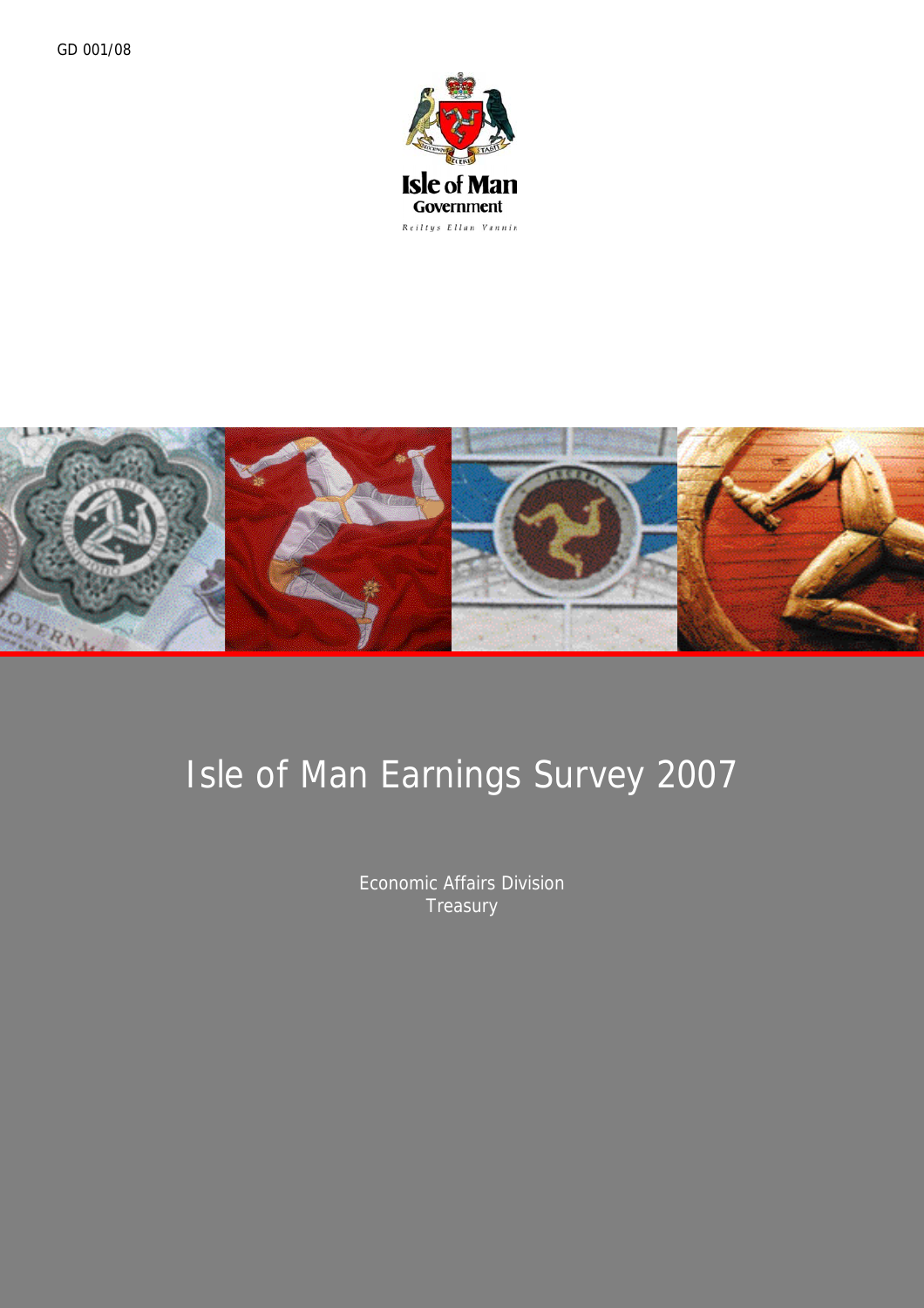#### <sup>U</sup>**ISLE OF MAN EARNINGS SURVEY 2007**

#### **SUMMARY OF RESULTS**

- \* In June the average gross weekly pay of full-time employees was £551.23 (Table One);
- \* Median gross weekly pay of full-time employees was £480.69 (Table One);
- \* The middle 50% of full-time employees earned between £356 and £650 per week (Table One);
- Average earnings increased by 2.8% between June 2006 and June 2007 compared with a rise in retail prices of 4.4% (Table Four);
- Full-time employees worked an average of 38.1 hours per week, including 1.4 hours of overtime (Table Two);
- \* Overtime, incentive pay and shift premia made up 7.4% of employees' gross weekly earnings (Table One);
- \* Average earnings in the Isle of Man were 0.3% above average earnings in the United Kingdom (Table Five);
- \* Average gross hourly earnings including overtime were £14.81 (Table Two);
- \* 76% of employees worked less than 40 hours per week (Table Nine);

#### **THE SAMPLE**

A sample of employees was drawn at random from income tax records and a questionnaire was sent to the last known employer of each of the selected employees. The questionnaire requested details of the employee's sex, year of birth, occupation, industry, length of service, basic weekly hours, overtime hours and gross earnings. Gross earnings were split into basic pay, overtime pay, incentive payments and shift and other payments. Questions were included to determine whether either earnings had been affected by absence or the employee was paid on adult rates. The information requested related to the pay period including 12th June, 2007.

Employers were required to submit returns under the Statistics Act 1999. A summary of the response is given in Table Eleven.

#### <sup>U</sup>**THE EARNINGS SURVEY AND THE NATIONAL MINIMUM WAGE**

The Earnings Survey is not designed to check whether employers are complying with the Isle of Man's legislation on the National Minimum Wage (NMW). In the first place, the survey does not collect all the information needed to calculate whether an employee is being paid the NMW and, in the second place, the Statistics Act does not allow the Treasury to pass data on individual employers to the Department of Trade and Industry as the body responsible for ensuring compliance with minimum wage legislation. To allow the Earnings Survey to check compliance with minimum wage legislation would require changes to the way the Survey is carried out with an increased burden on employers and changes to the Statistics Act.

On the basis of the information collected in the 2007 Earnings Survey, it is estimated that one (0.1%) of the 704 full-time employees with reported hours and three (1.8%) of the 164 part-time employees with reported hours in the Survey were being paid under the NMW rate in June 2007. The estimated numbers under the NMW are 40 full-time employees and 130 part-time employees for June 2007.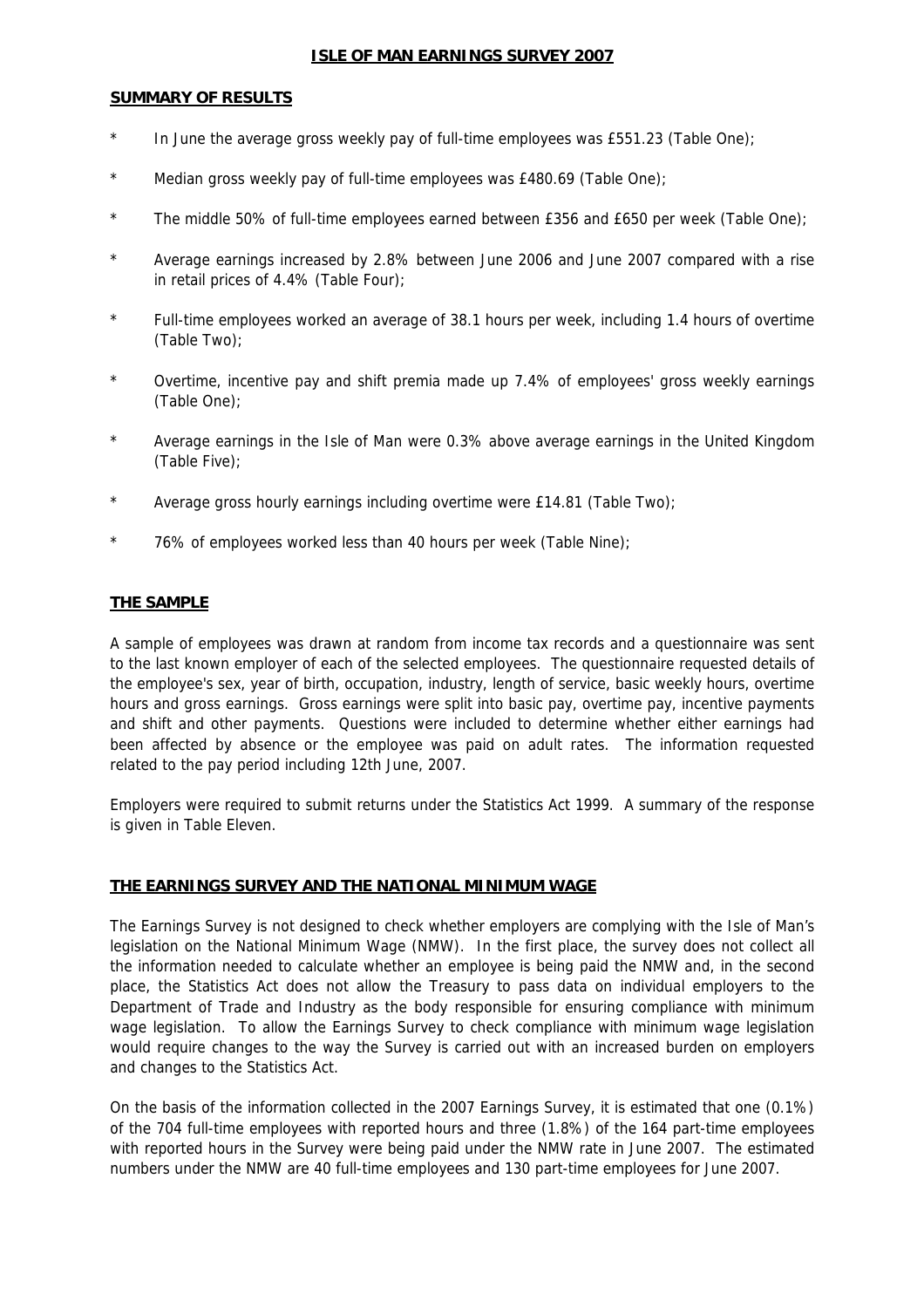### <sup>U</sup>**FURTHER INFORMATION**

Unpublished data may be supplied on request. Enquiries should be addressed to the Economic Affairs Division.

All enquiries to:- J.M. Caley, Economic Affairs Division, Treasury, Illiam Dhone House, 2 Circular Road, Douglas, Isle of Man, IM1 1PQ

Tel: (01624) 685780 Fax: (01624) 685747 email: Martin.Caley@gov.im

January 2008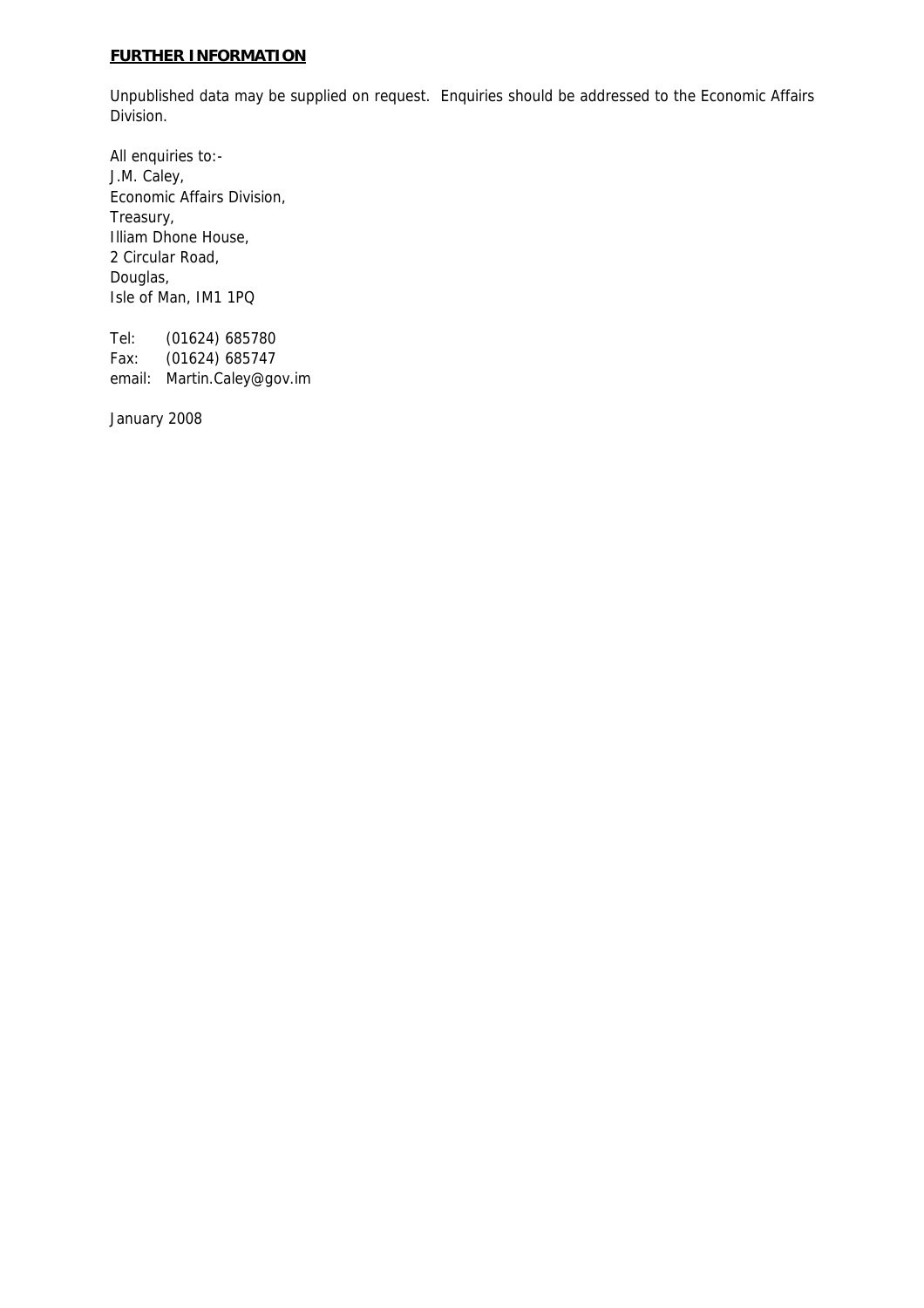#### **FULL-TIME EMPLOYEES ON ADULT RATES**

### **whose pay for the survey period was not affected by absence, June 2007**

|                                                |               | <b>Males</b>   |         |               | <b>Females</b> |        | <b>Males and Females</b> |                |        |  |
|------------------------------------------------|---------------|----------------|---------|---------------|----------------|--------|--------------------------|----------------|--------|--|
|                                                | <b>Manual</b> | Non-<br>manual | All     | <b>Manual</b> | Non-<br>manual | All    | <b>Manual</b>            | Non-<br>manual | All    |  |
|                                                |               |                |         |               |                |        |                          |                |        |  |
| Number in sample                               | 171           | 262            | 433     | 43            | 259            | 302    | 214                      | 521            | 735    |  |
| Average gross weekly earnings (£)<br>of which: | 460.79        | 671.65         | 588.38  | 337.82        | 524.57         | 497.98 | 436.08                   | 598.53         | 551.23 |  |
| Overtime payments (£)                          | 45.42         | 12.75          | 25.65   | 11.73         | 12.18          | 12.11  | 38.65                    | 12.46          | 20.09  |  |
| PBR etc payments (£)                           | 4.69          | 24.24          | 16.52   | 1.51          | 12.74          | 11.14  | 4.05                     | 18.52          | 14.31  |  |
| Shift etc premium payments (£)                 | 8.05          | 3.54           | 5.32    | 10.55         | 7.73           | 8.13   | 8.56                     | 5.62           | 6.47   |  |
| As percentage of average gross earnings        |               |                |         |               |                |        |                          |                |        |  |
| Overtime payments                              | 9.9%          | 1.9%           | 4.4%    | 3.5%          | 2.3%           | 2.4%   | 8.9%                     | 2.1%           | 3.6%   |  |
| PBR etc payments                               | 1.0%          | 3.6%           | 2.8%    | 0.4%          | 2.4%           | 2.2%   | 0.9%                     | 3.1%           | 2.6%   |  |
| Shift etc premium payments                     | 1.7%          | 0.5%           | 0.9%    | 3.1%          | 1.5%           | 1.6%   | 2.0%                     | 0.9%           | 1.2%   |  |
| Distribution of gross weekly earnings          |               |                |         |               |                |        |                          |                |        |  |
| 10 per cent earned less than (£)               | 284.00        | 310.23         | 300.00  | 226.06        | 289.89         | 280.88 | 262.00                   | 302.19         | 289.89 |  |
| 25 per cent earned less than (£)               | 350.13        | 422.69         | 382.50  | 260.00        | 355.41         | 333.87 | 321.48                   | 379.81         | 355.84 |  |
| 50 per cent earned less than (£)               | 436.84        | 585.54         | 500.00  | 321.48        | 479.66         | 438.37 | 401.71                   | 526.78         | 480.69 |  |
| 25 per cent earned more than (£)               | 544.17        | 791.85         | 692.31  | 390.47        | 619.75         | 595.91 | 513.60                   | 694.17         | 650.00 |  |
| 10 per cent earned more than (£)               | 652.83        | 1137.38        | 968.47  | 451.60        | 769.23         | 747.41 | 630.47                   | 961.96         | 884.62 |  |
| Percentage earning less than £130              | 0.0           | 0.0            | 0.0     | $0.0\,$       | 0.0            | 0.0    | $0.0\,$                  | 0.0            | 0.0    |  |
| £150                                           | 0.0           | 0.0            | $0.0\,$ | 2.3           | 0.0            | 0.3    | 0.5                      | 0.0            | 0.1    |  |
| £190                                           | 0.6           | 0.4            | 0.5     | 7.0           | 0.4            | 1.3    | 1.9                      | 0.4            | 0.8    |  |
| £220                                           | 0.6           | 1.1            | 0.9     | 7.0           | 1.9            | 2.6    | 1.9                      | 1.5            | 1.6    |  |
| £250                                           | 4.1           | 2.7            | 3.2     | 23.3          | 3.5            | 6.3    | 7.9                      | 3.1            | 4.5    |  |
| £300                                           | 14.0          | 7.3            | 9.9     | 34.9          | 12.0           | 15.2   | 18.2                     | 9.6            | 12.1   |  |
| £350                                           | 24.6          | 16.4           | 19.6    | 62.8          | 23.9           | 29.5   | 32.2                     | 20.2           | 23.7   |  |
| £400                                           | 41.5          | 21.8           | 29.6    | 76.7          | 34.4           | 40.4   | 48.6                     | 28.0           | 34.0   |  |
| £460                                           | 56.1          | 32.1           | 41.6    | 90.7          | 46.7           | 53.0   | 63.1                     | 39.3           | 46.3   |  |
| £540                                           | 74.9          | 43.1           | 55.7    | 95.3          | 59.5           | 64.6   | 79.0                     | 51.2           | 59.3   |  |
| £650                                           | 89.5          | 57.6           | 70.2    | 97.7          | 79.2           | 81.8   | 91.1                     | 68.3           | 75.0   |  |
| £800                                           | 95.9          | 75.2           | 83.4    | 100.0         | 93.1           | 94.0   | 96.7                     | 84.1           | 87.8   |  |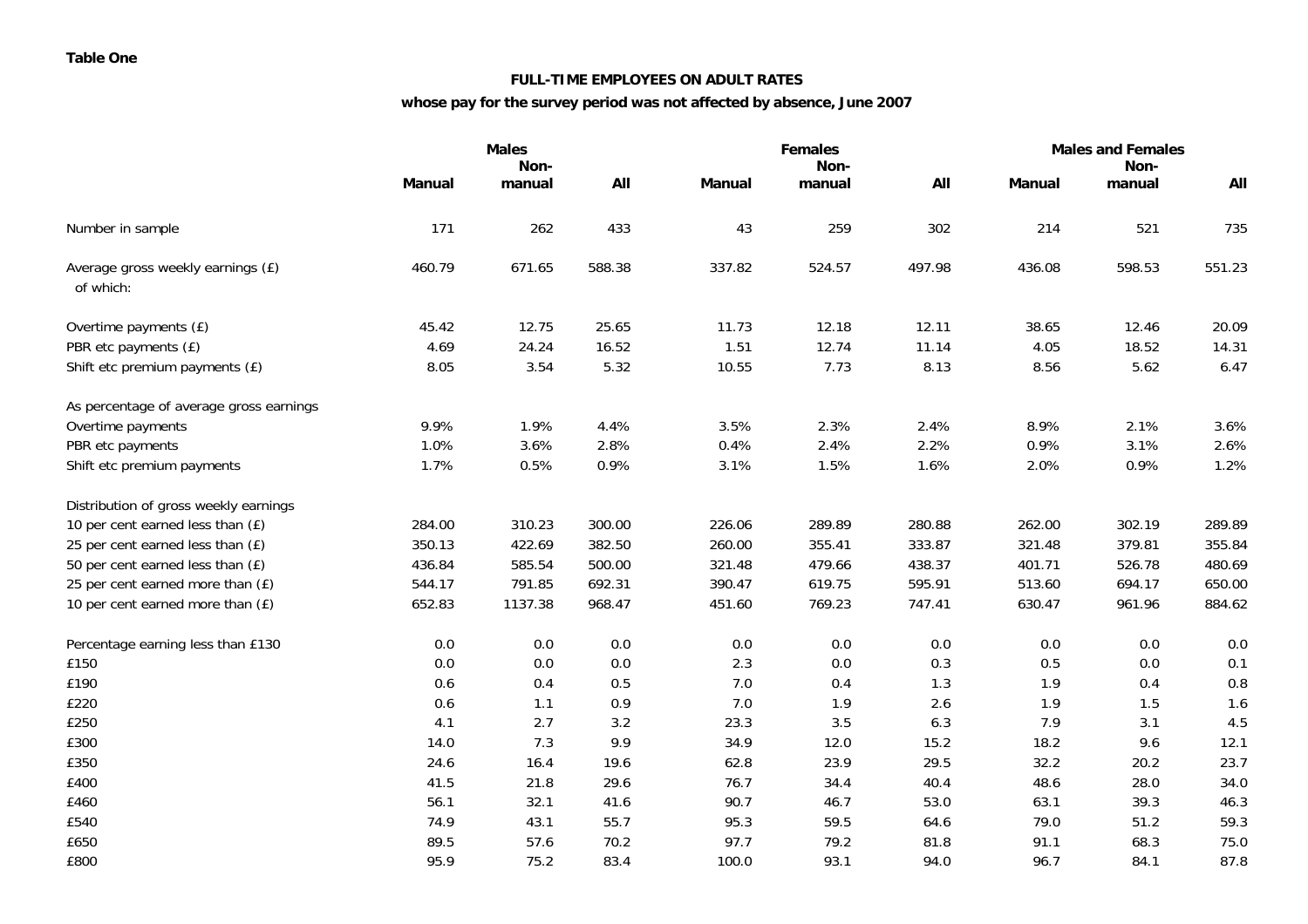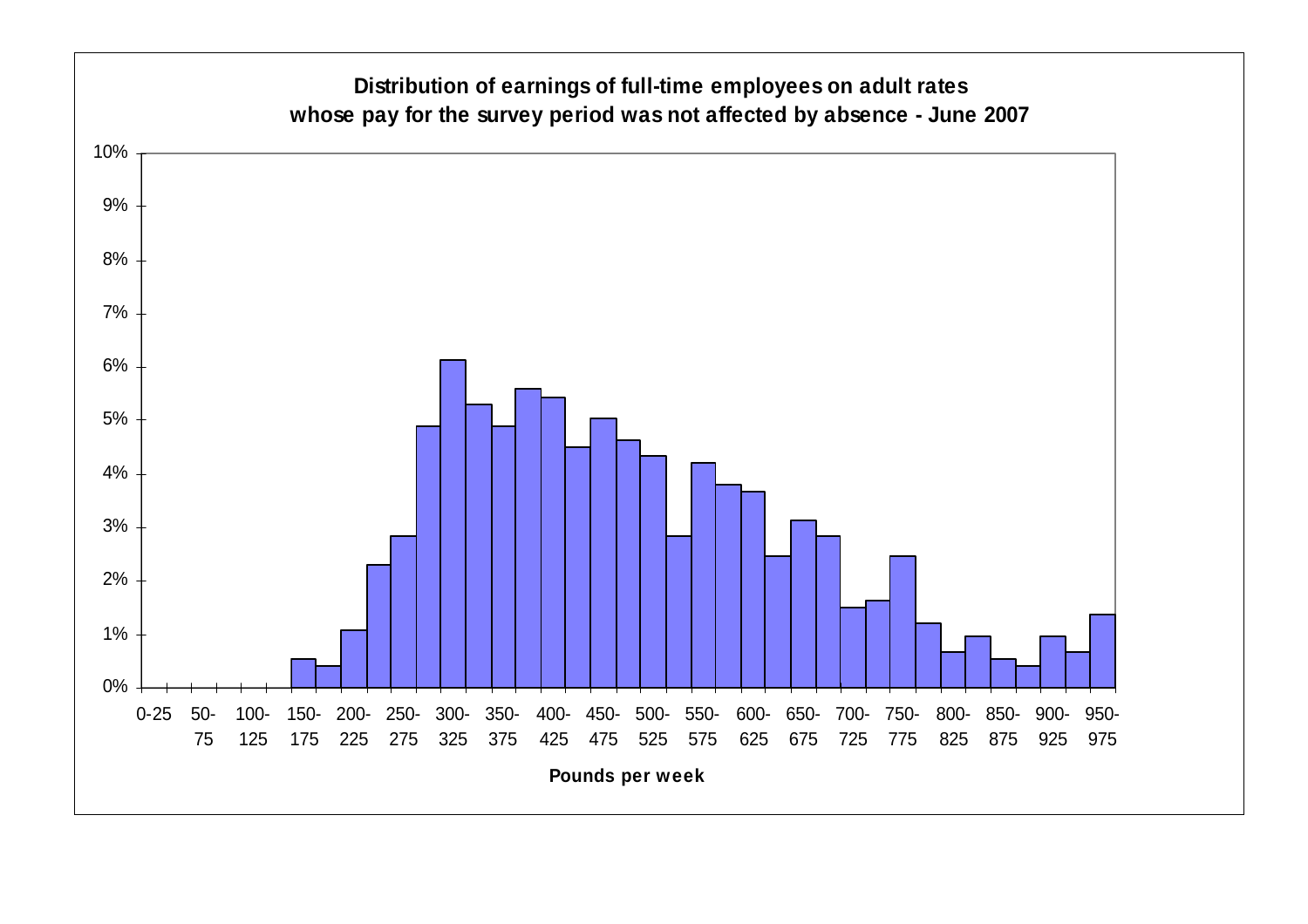#### **Table Two**

#### **FULL-TIME EMPLOYEES ON ADULT RATES**

# **whose pay for the survey period was not affected by absence**

**and for whom basic hours of work were reported, June 2007** 

|                               |        | <b>Males</b> |      |        |            |      |        | <b>Males and Females</b><br>Non- |      |  |
|-------------------------------|--------|--------------|------|--------|------------|------|--------|----------------------------------|------|--|
|                               | Manual | Non-manual   | All  | Manual | Non-manual | All  | Manual | manual                           | All  |  |
| Number in sample              | 160    | 248          | 408  | 40     | 256        | 296  | 200    | 504                              | 704  |  |
| Average gross hourly earnings |        |              |      |        |            |      |        |                                  |      |  |
| Including overtime pay        |        |              |      |        |            |      |        |                                  |      |  |
| and overtime hours (pence)    | 1058   | 1843         | 1535 | 880    | 1489       | 1407 | 1022   | 1663                             | 1481 |  |
| Excluding overtime pay        |        |              |      |        |            |      |        |                                  |      |  |
| and overtime hours (pence)    | 1008   | 1770         | 1471 | 843    | 1426       | 1347 | 975    | 1595                             | 1419 |  |
| <b>Hours worked</b>           |        |              |      |        |            |      |        |                                  |      |  |
| Average basic hours           | 39.2   | 36.5         | 37.6 | 37.7   | 35.2       | 35.5 | 38.9   | 35.8                             | 36.7 |  |
| Average overtime hours        | 3.6    | 0.7          | 1.9  | 1.4    | 0.7        | 0.8  | 3.2    | 0.7                              | 1.4  |  |
| Average hours                 | 42.8   | 37.3         | 39.4 | 39.1   | 35.9       | 36.4 | 42.0   | 36.6                             | 38.1 |  |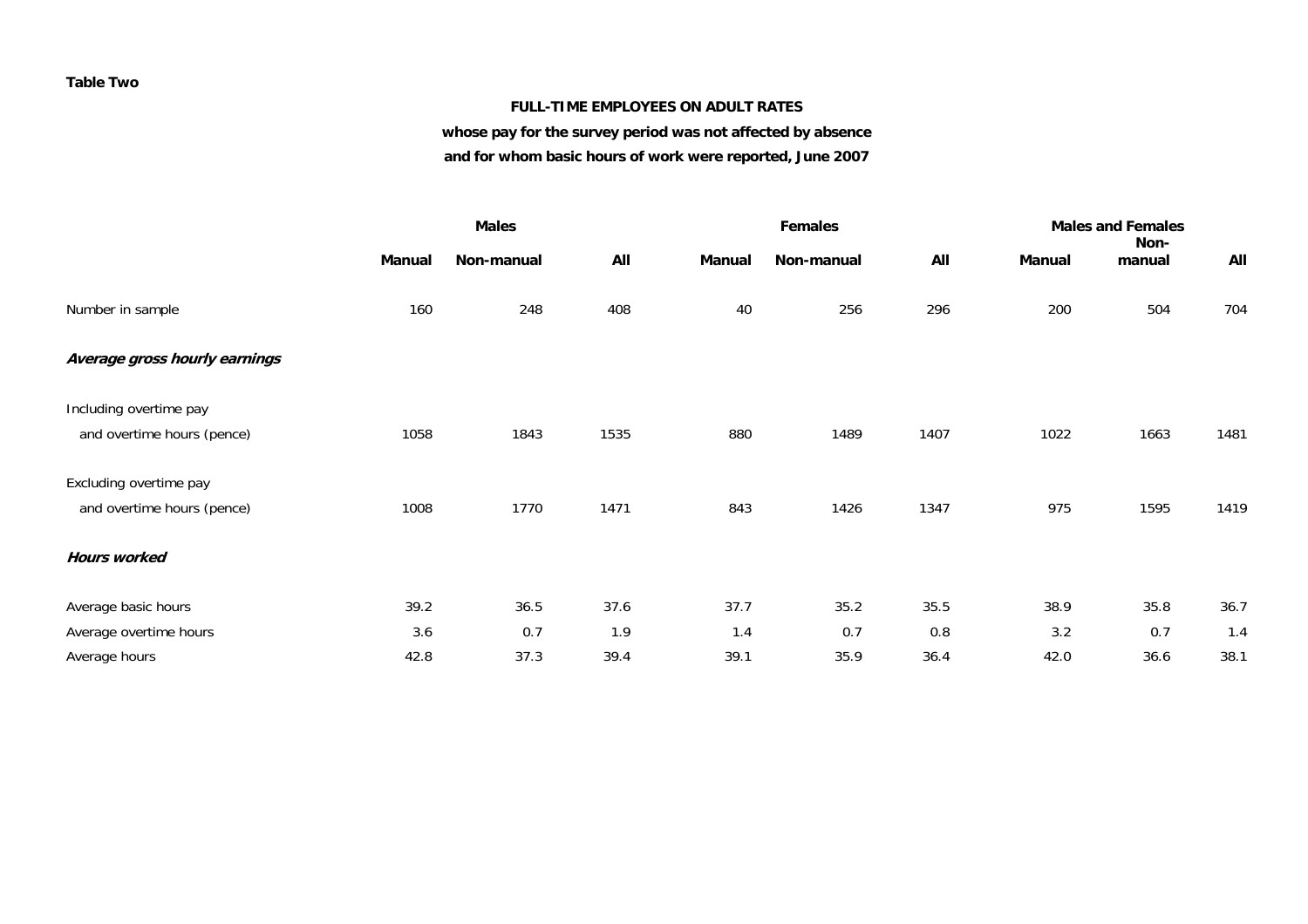# **STANDARD ERRORS OF AVERAGE WEEKLY EARNINGS OF FULL-TIME EMPLOYEES ON ADULT RATES whose pay for the survey period was not affected by absence, June 2007**

|                          | Average(£) | <b>Standard</b><br>error (%) |
|--------------------------|------------|------------------------------|
| <b>Males</b>             |            |                              |
| Manual                   | 460.79     | 2.7                          |
| Non-manual               | 671.65     | 3.5                          |
| All                      | 588.38     | 2.7                          |
| <b>Females</b>           |            |                              |
| Manual                   | 337.82     | 5.0                          |
| Non-manual               | 524.57     | 3.3                          |
| All                      | 497.98     | 3.1                          |
| <b>Males and Females</b> |            |                              |
| Manual                   | 436.08     | 2.5                          |
| Non-manual               | 598.53     | 2.5                          |
| All                      | 551.23     | 2.1                          |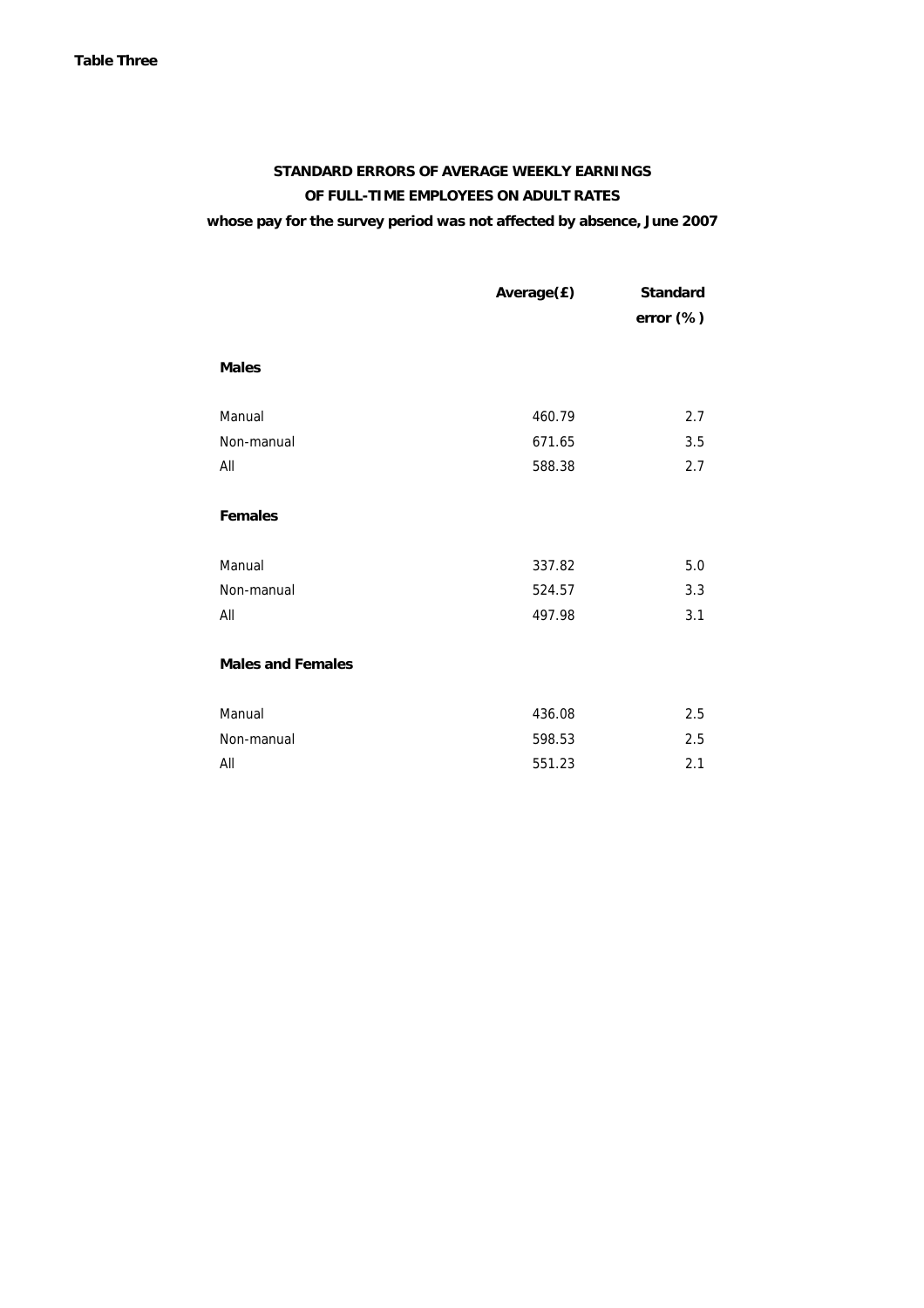#### **Table Four**

# **COMPARISON OF MEDIAN AND AVERAGE WEEKLY EARNINGS OF FULL-TIME EMPLOYEES ON ADULT RATES whose pay was not affected by absence June 2006 and 2007**

|                          |      | Median (£) |          | Average (£) |      |          |  |  |  |
|--------------------------|------|------------|----------|-------------|------|----------|--|--|--|
|                          | 2006 | 2007       | % change | 2006        | 2007 | % change |  |  |  |
| <b>Males</b>             |      |            |          |             |      |          |  |  |  |
| Manual                   | 410  | 437        | $6.5\,$  | 456         | 461  | 1.1      |  |  |  |
| Non-manual               | 607  | 586        | $-3.5$   | 666         | 672  | $0.8\,$  |  |  |  |
| All                      | 509  | 500        | $-1.8$   | 585         | 588  | 0.6      |  |  |  |
| <b>Females</b>           |      |            |          |             |      |          |  |  |  |
| Manual                   | 283  | 321        | 13.6     | 293         | 338  | 15.3     |  |  |  |
| Non-manual               | 443  | 480        | 8.3      | 506         | 525  | 3.7      |  |  |  |
| All                      | 423  | 438        | 3.6      | 474         | 498  | 5.1      |  |  |  |
| <b>Males and females</b> |      |            |          |             |      |          |  |  |  |
| Manual                   | 385  | 402        | 4.3      | 418         | 436  | 4.3      |  |  |  |
| Non-manual               | 499  | 527        | 5.6      | 584         | 599  | 2.5      |  |  |  |
| All                      | 457  | 481        | 5.2      | 536         | 551  | 2.8      |  |  |  |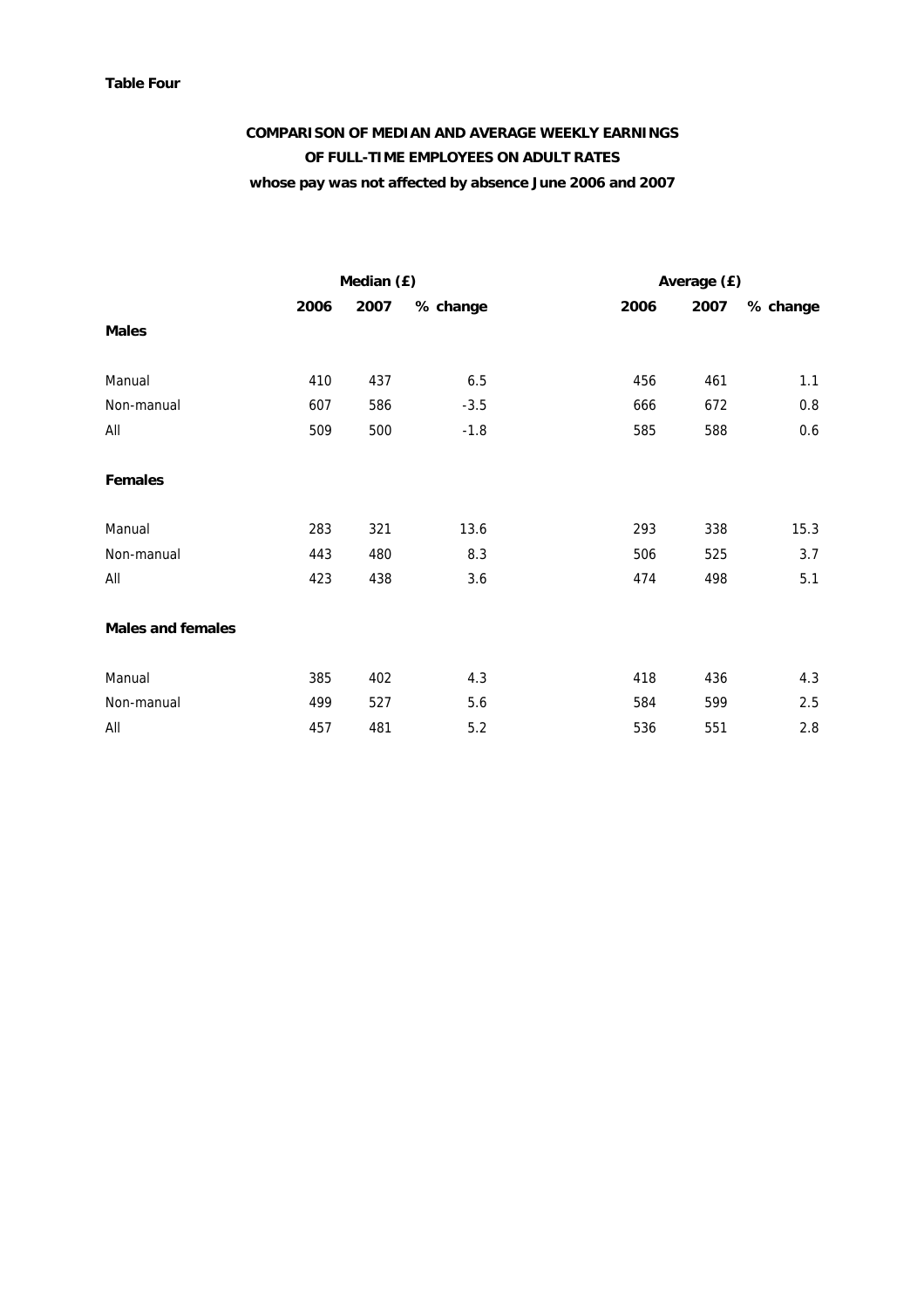# **COMPARISON OF AVERAGE WEEKLY EARNINGS IN THE ISLE OF MAN AND UNITED KINGDOM OF FULL-TIME EMPLOYEES ON ADULT RATES whose pay for the survey period was not affected by absence, 2007**

|                          | <b>Isle of Man</b> | <b>United Kingdom</b> | <b>IOM earnings</b><br>as percentage<br>of UK earnings |
|--------------------------|--------------------|-----------------------|--------------------------------------------------------|
|                          | June               | <b>April</b>          |                                                        |
| <b>Males</b>             | 588.38             | 606.1                 | 97.1                                                   |
| <b>Females</b>           | 497.98             | 462.8                 | 107.6                                                  |
| <b>Males and females</b> | 551.23             | 549.8                 | 100.3                                                  |

#### **UK Source:- Annual Survey of Hours and Earnings (ASHE)**

 Crown copyright material is reproduced with the permission of the Controller of HMSO and the Queen's Printer for Scotland.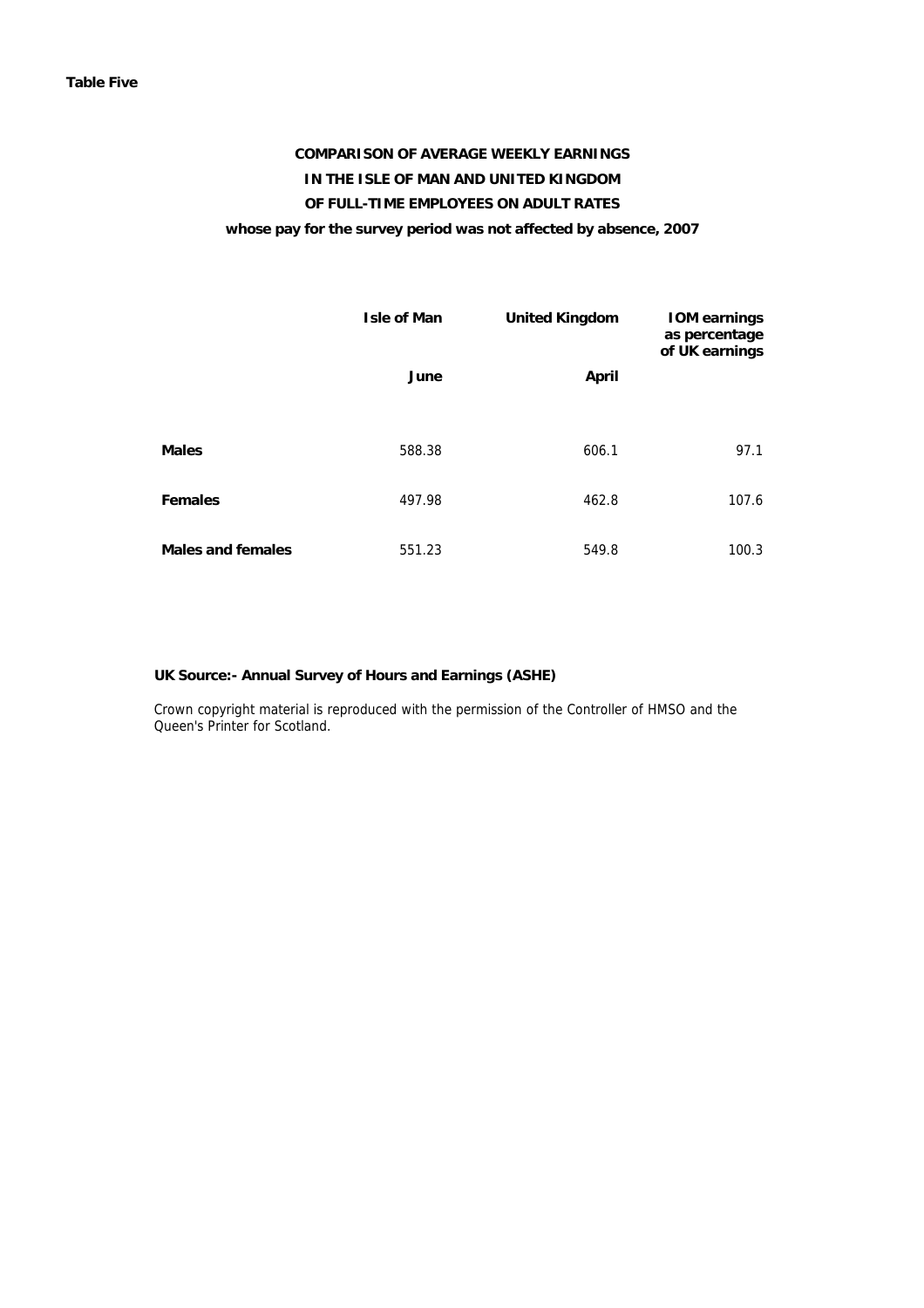# **COMPARISON OF MEDIAN WEEKLY EARNINGS IN THE ISLE OF MAN AND UNITED KINGDOM OF FULL-TIME EMPLOYEES ON ADULT RATES whose pay for the survey period was not affected by absence, 2007**

|                          |        | Isle of Man United Kingdom | <b>IOM earnings as</b><br>percentage of<br><b>UK earnings</b> |
|--------------------------|--------|----------------------------|---------------------------------------------------------------|
|                          | June   | April                      |                                                               |
| <b>Males</b>             | 500.00 | 498.3                      | 100.3                                                         |
| <b>Females</b>           | 438.37 | 394.0                      | 111.3                                                         |
| <b>Males and females</b> | 480.69 | 456.7                      | 105.3                                                         |

#### **UK Source:- Annual Survey of Hours and Earnings (ASHE)**

Crown copyright material is reproduced with the permission of the Controller of HMSO and the Queen's Printer for Scotland.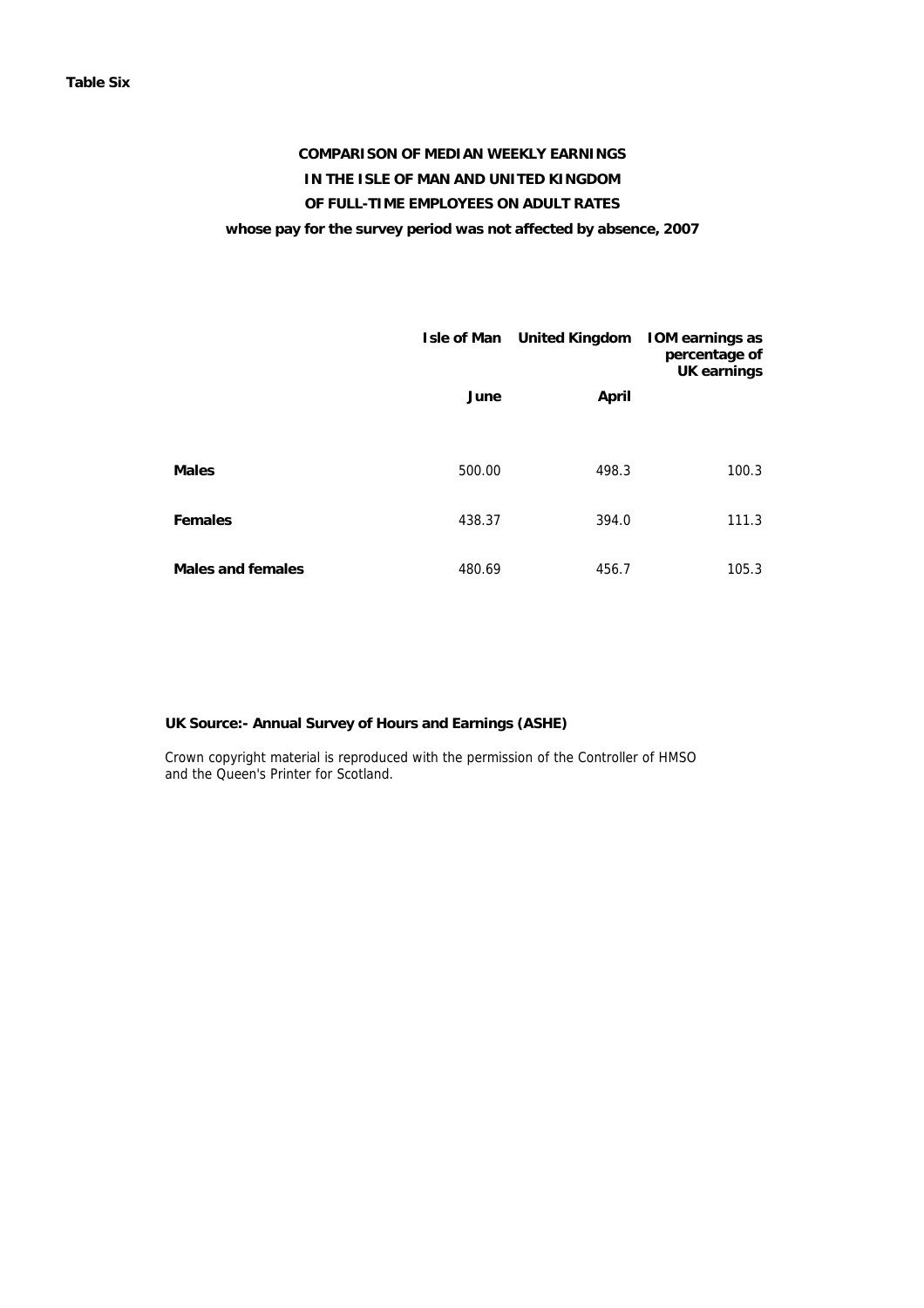#### **Table Seven**

#### **WEEKLY HOURS AND HOURS OF WORK BY BRANCH OF ECONOMIC ACTIVITY - JUNE 2007**

|                                             |              | Average weekly earnings (£) | Average weekly hours |              |          |          |
|---------------------------------------------|--------------|-----------------------------|----------------------|--------------|----------|----------|
|                                             | <b>Males</b> | <b>Females</b>              | All                  | <b>Males</b> | Females  | All      |
| Agriculture, Forestry and Fishing           | $\cdots$     | $\cdots$                    | $\cdots$             | $\cdots$     | $\cdots$ | $\cdots$ |
| Manufacturing                               | 536          | 332                         | 503                  | 41           | 37       | 40       |
| Construction                                | 462          | 313                         | 452                  | 44           | 44       | 44       |
| Transport and Communication                 | 570          | 446                         | 529                  | 43           | 40       | 42       |
| Electricity, Gas and Water                  | 685          | $\cdots$                    | 677                  | 39           | $\cdots$ | 39       |
| Distributive Trades, Restaurants and Hotels | 385          | 299                         | 350                  | 42           | 37       | 40       |
| Financing, Insurance and Business Services  | 687          | 563                         | 628                  | 37           | 37       | 37       |
| Community, Social and Personal Services     | 642          | 525                         | 577                  | 38           | 35       | 36       |
|                                             |              |                             |                      |              |          |          |
| Whole economy                               | 563          | 551                         | 551                  | 39           | 38       | 38       |
| Average non-agricultural (C - Q)            | 589          | 500                         | 552                  | 39           | 36       | 38       |
| Average non-financial (A - Q, less J,K)     | 549          | 464                         | 553                  | 41           | 36       | 39       |

**Notes:-** (1) The table includes full-time employees on adult rates of pay whose earnings were not affected by absence and for whom basic hours of work were recorded. (2) United Nations ISIC Rev. 3 has been used to classify economic activity.

... Sample too small - less than five.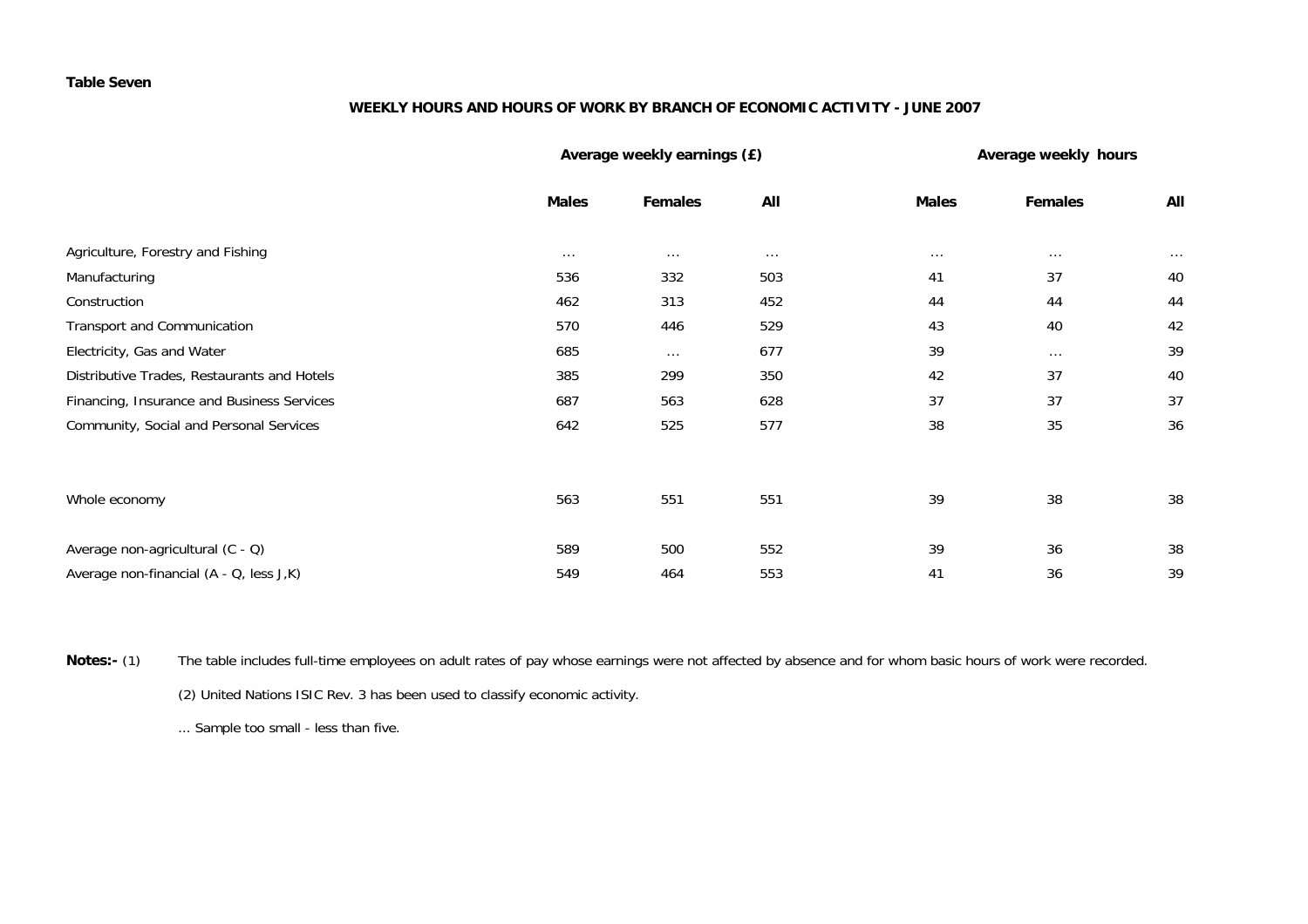#### **PRIVATE AND PUBLIC SECTOR COMPARISON - JUNE 2007**

|                               |         | Average weekly earnings (£) |     | Average weekly hours |               |     |  |  |
|-------------------------------|---------|-----------------------------|-----|----------------------|---------------|-----|--|--|
|                               | Private | <b>Public</b>               | All | Private              | <b>Public</b> | All |  |  |
|                               |         |                             |     |                      |               |     |  |  |
| Males, manual                 | 438     | 495                         | 452 | 43                   | 44            | 43  |  |  |
| Males, non-manual             | 649     | 750                         | 676 | 38                   | 36            | 37  |  |  |
| All males                     | 563     | 662                         | 588 | 40                   | 39            | 39  |  |  |
| Females, manual               | 324     | 378                         | 341 | 40                   | 38            | 39  |  |  |
| Females, non-manual           | 496     | 562                         | 524 | 37                   | 34            | 36  |  |  |
| All females                   | 471     | 540                         | 500 | 37                   | 35            | 36  |  |  |
| Males and females, manual     | 417     | 463                         | 430 | 42                   | 42            | 42  |  |  |
| Males and females, non-manual | 576     | 641                         | 599 | 37                   | 35            | 37  |  |  |
| All males and females         | 528     | 600                         | 551 | 39                   | 37            | 38  |  |  |

**Note:-** The table includes full-time employees on adult rates of pay whose earnings were not affected by absence for whom basic hours of work were reported.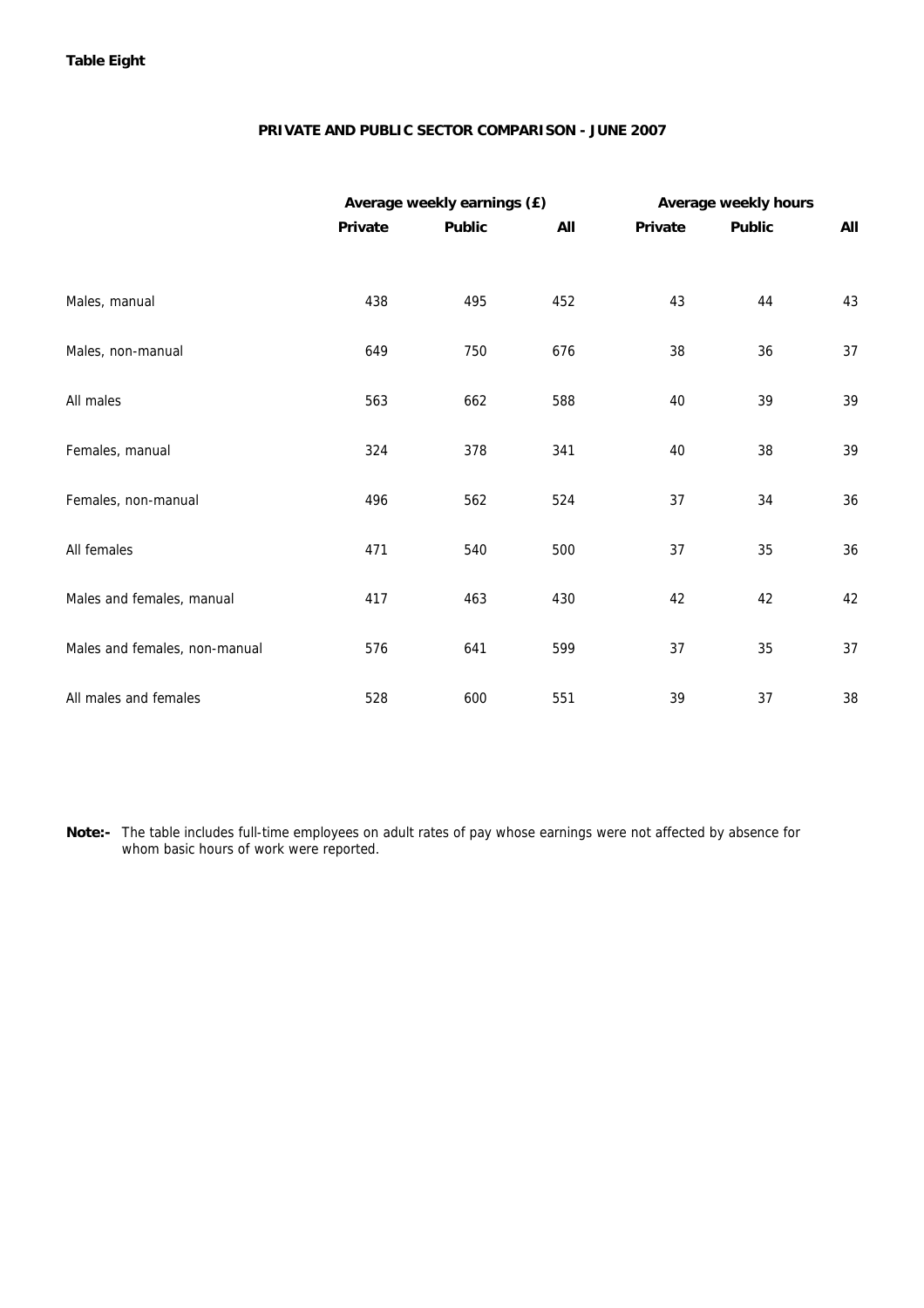### **DISTRIBUTION OF EMPLOYEES BY HOURLY EARNINGS AND WEEKLY HOURS - June 2007**

#### **Includes overtime hours and pay**

#### **Percentages of sample**

|                             | $0 - 5$<br>hours | $5 - 10$<br>hours | $10 - 15$<br>hours | $15 - 20$<br>hours | $20 - 25$<br>hours | 25-30<br>hours | $30 - 35$<br>hours | $35 - 40$<br>hours | 40-45<br>hours | 45-50<br>hours | 50-55<br>hours | $55+$<br>hours | Total | Cumulative<br>total |
|-----------------------------|------------------|-------------------|--------------------|--------------------|--------------------|----------------|--------------------|--------------------|----------------|----------------|----------------|----------------|-------|---------------------|
| Under 350 pence per hour    | 0.0              | 0.0               | 0.1                | 0.0                | 0.0                | 0.0            | 0.0                | 0.0                | 0.0            | 0.0            | 0.0            | 0.0            | 0.1   | 0.1                 |
| 350 to 400 pence per hour   | 0.0              | 0.0               | 0.0                | 0.0                | 0.0                | 0.0            | 0.0                | 0.0                | 0.0            | 0.0            | 0.0            | 0.0            | 0.0   | 0.1                 |
| 400 to 450 pence per hour   | 0.0              | 0.0               | 0.0                | 0.0                | 0.1                | 0.0            | 0.0                | 0.0                | 0.0            | 0.0            | 0.0            | 0.0            | 0.1   | 0.2                 |
| 450 to 500 pence per hour   | 0.0              | 0.1               | 0.0                | 0.1                | 0.0                | 0.0            | 0.1                | 0.0                | 0.0            | 0.0            | 0.0            | 0.0            | 0.3   | 0.6                 |
| 500 to 600 pence per hour   | 0.1              | 0.1               | 0.2                | 0.2                | 0.3                | 0.3            | 0.5                | 0.3                | 0.8            | 0.0            | 0.0            | 0.2            | 3.2   | 3.8                 |
| 600 to 700 pence per hour   | 0.0              | 0.3               | 0.3                | 0.5                | 0.6                | 0.2            | 0.1                | 2.0                | 1.0            | 0.3            | 0.2            | 0.1            | 5.8   | 9.6                 |
| 700 to 800 pence per hour   | 0.0              | 0.3               | 0.8                | 0.7                | 0.9                | 0.3            | 0.7                | 2.4                | 1.7            | 0.6            | 0.3            | 0.3            | 9.2   | 18.8                |
| 800 to 900 pence per hour   | 0.1              | 0.2               | 0.2                | 0.5                | 0.5                | 0.1            | 0.2                | 4.0                | 1.3            | 0.3            | 0.2            | 0.1            | 7.8   | 26.6                |
| 900 to 1000 pence per hour  | 0.0              | 0.1               | 0.3                | 0.1                | 0.2                | 0.3            | 0.6                | 4.6                | 2.1            | 0.7            | 0.0            | 0.1            | 9.2   | 35.8                |
| 1000 to 1500 pence per hour | 0.2              | 0.6               | 0.3                | 0.9                | 1.8                | 1.8            | 2.1                | 15.6               | 7.3            | 1.6            | 0.5            | 0.5            | 33.2  | 69.0                |
| 1500 to 2000 pence per hour | 0.0              | 0.0               | 0.0                | 0.1                | 0.8                | 0.5            | 0.7                | 10.5               | 1.7            | 0.3            | 0.1            | 0.1            | 14.9  | 83.9                |
| Over 2000 pence per hour    | 0.3              | 0.2               | 0.1                | 0.2                | 0.3                | 3.6            | 0.5                | 9.4                | 0.8            | 0.3            | 0.2            | 0.0            | 16.1  | 100.0               |
| Total                       | 0.8              | 2.1               | 2.5                | 3.3                | 5.6                | 7.3            | 5.4                | 48.8               | 16.7           | 4.3            | 1.6            | 1.5            | 100.0 |                     |
| Cumulative total            | 0.8              | 2.9               | 5.4                | 8.8                | 14.4               | 21.7           | 27.1               | 75.9               | 92.6           | 96.9           | 98.5           | 100.0          |       |                     |

**Notes:-** (1) The table includes employees for whom basic hours were reported.

 (2) The bands of hours and earnings are such that the lower limit is included and the upper limit excluded. So, for example, "5 - 10 hours" is the band of basic hours more than or equal to 5 hours and strictly less than 10 hours.

(3) Overtime hours and earnings are included.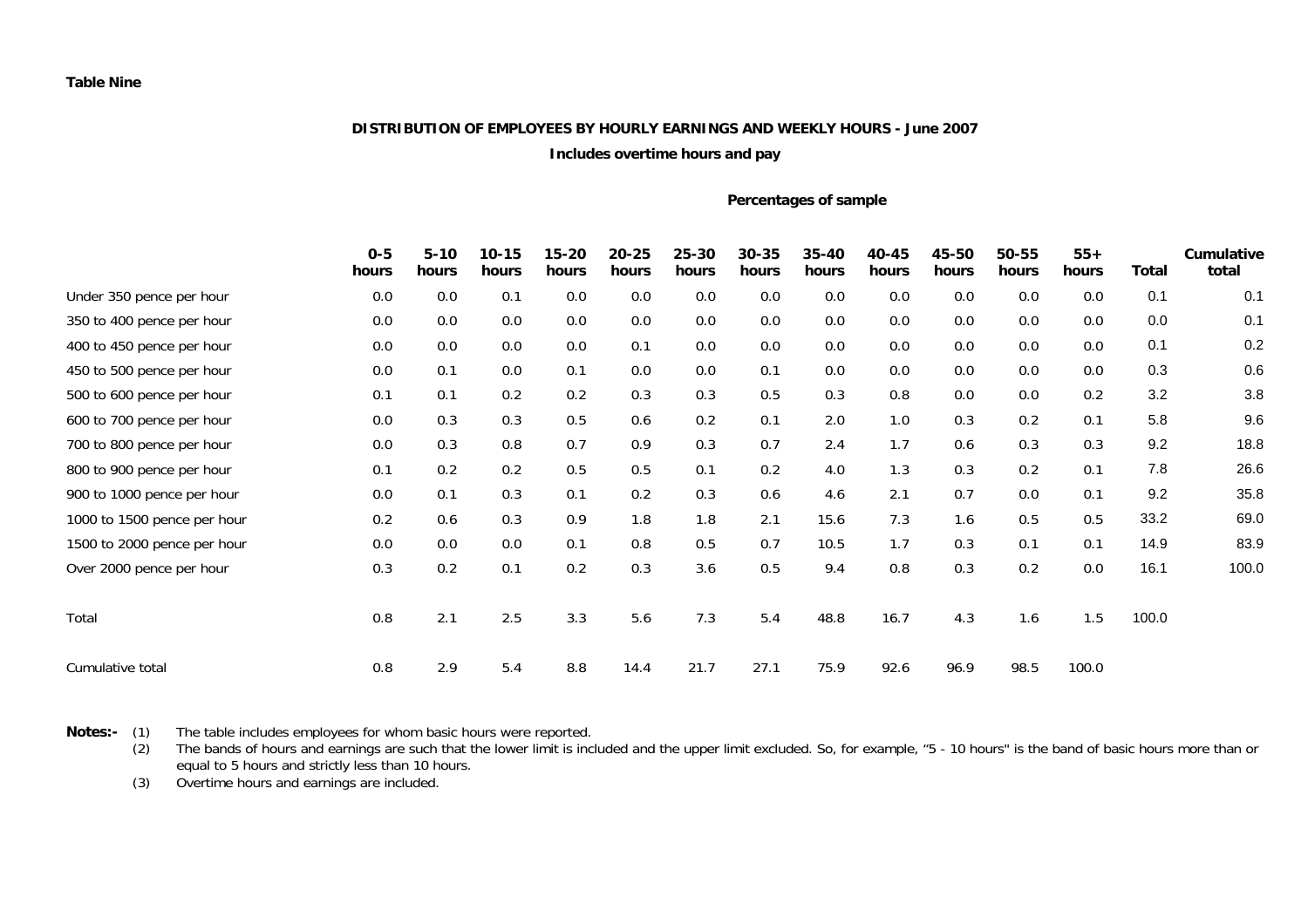#### **DISTRIBUTION OF EMPLOYEES BY HOURLY EARNINGS AND WEEKLY HOURS – June 2007**

**Excludes overtime hours and pay** 

#### **Percentages of sample**

|                             | $0-5$<br>hours | $5 - 10$<br>hours | $10 - 15$<br>hours | $15 - 20$<br>hours | $20 - 25$<br>hours | 25-30<br>hours | 30-35<br>hours | $35 - 40$<br>hours | 40-45<br>hours | 45-50<br>hours | 50-55<br>hours | $55+$<br>hours | <b>Total</b> | <b>Cumulative</b><br>total |
|-----------------------------|----------------|-------------------|--------------------|--------------------|--------------------|----------------|----------------|--------------------|----------------|----------------|----------------|----------------|--------------|----------------------------|
| Under 350 pence per hour    | 0.0            | 0.0               | 0.0                | 0.0                | 0.0                | 0.0            | 0.0            | 0.0                | 0.0            | 0.0            | 0.0            | 0.0            | 0.0          | 0.0                        |
| 350 to 400 pence per hour   | 0.0            | 0.0               | 0.0                | 0.0                | 0.0                | 0.0            | 0.0            | 0.0                | 0.0            | 0.0            | 0.0            | 0.0            | 0.0          | 0.0                        |
| 400 to 450 pence per hour   | 0.0            | 0.0               | 0.0                | 0.0                | 0.1                | 0.0            | 0.0            | 0.0                | 0.0            | 0.0            | 0.0            | 0.0            | 0.1          | 0.1                        |
| 450 to 500 pence per hour   | 0.0            | 0.1               | 0.0                | 0.1                | 0.0                | 0.0            | 0.1            | 0.0                | 0.0            | 0.0            | 0.0            | 0.0            | 0.3          | 0.5                        |
| 500 to 600 pence per hour   | 0.1            | 0.3               | 0.2                | 0.2                | 0.2                | 0.3            | 0.6            | 0.6                | 0.8            | 0.0            | 0.0            | 0.2            | 3.7          | 4.1                        |
| 600 to 700 pence per hour   | 0.1            | 0.3               | 0.6                | 0.5                | 0.6                | 0.3            | 0.3            | 1.8                | 1.5            | 0.1            | 0.2            | 0.0            | 6.5          | 10.6                       |
| 700 to 800 pence per hour   | 0.0            | 0.5               | 0.8                | 0.7                | 1.2                | 0.3            | 0.6            | 3.7                | 1.8            | 0.8            | 0.0            | 0.0            | 10.4         | 21.0                       |
| 800 to 900 pence per hour   | 0.1            | 0.1               | 0.5                | 0.3                | 0.5                | 0.2            | 0.2            | 5.6                | 1.2            | 0.0            | 0.1            | 0.0            | 8.9          | 29.8                       |
| 900 to 1000 pence per hour  | 0.0            | 0.1               | 0.2                | 0.2                | 0.3                | 0.3            | 0.6            | 6.0                | 1.8            | 0.0            | 0.0            | 0.0            | 9.7          | 39.5                       |
| 1000 to 1500 pence per hour | 0.2            | 0.7               | 0.1                | 1.2                | 1.5                | 1.7            | 2.0            | 18.5               | 6.3            | 0.1            | 0.0            | 0.0            | 32.4         | 71.9                       |
| 1500 to 2000 pence per hour | 0.0            | 0.1               | 0.0                | 0.0                | 0.8                | 0.5            | 0.6            | 10.5               | 0.8            | 0.0            | 0.0            | 0.0            | 13.2         | 85.1                       |
| Over 2000 pence per hour    | 0.3            | 0.2               | 0.1                | 0.2                | 0.3                | 3.6            | 0.7            | 8.6                | 0.6            | 0.1            | 0.0            | 0.0            | 14.9         | 100.0                      |
| Total                       | 0.9            | 2.5               | 2.5                | 3.5                | 5.5                | 7.4            | 5.6            | 55.4               | 14.9           | 1.2            | 0.3            | 0.2            |              |                            |
| Cumulative total            | 0.9            | 3.5               | 6.0                | 9.4                | 15.0               | 22.4           | 28.0           | 83.4               | 98.3           | 99.4           | 99.8           | 100.0          |              |                            |

**Notes: -** 1) The table includes employees for whom basic hours were reported.<br>(2) The bands of hours and earnings are such that the lower limit is incl

The bands of hours and earnings are such that the lower limit is included and the upper limit excluded. So, for example,"5 - 10 hours" is the band of basic hours more than or equal to 5 hours and strictly less than 10 hours.

(3) Overtime hours and earnings are excluded.

**Table Ten**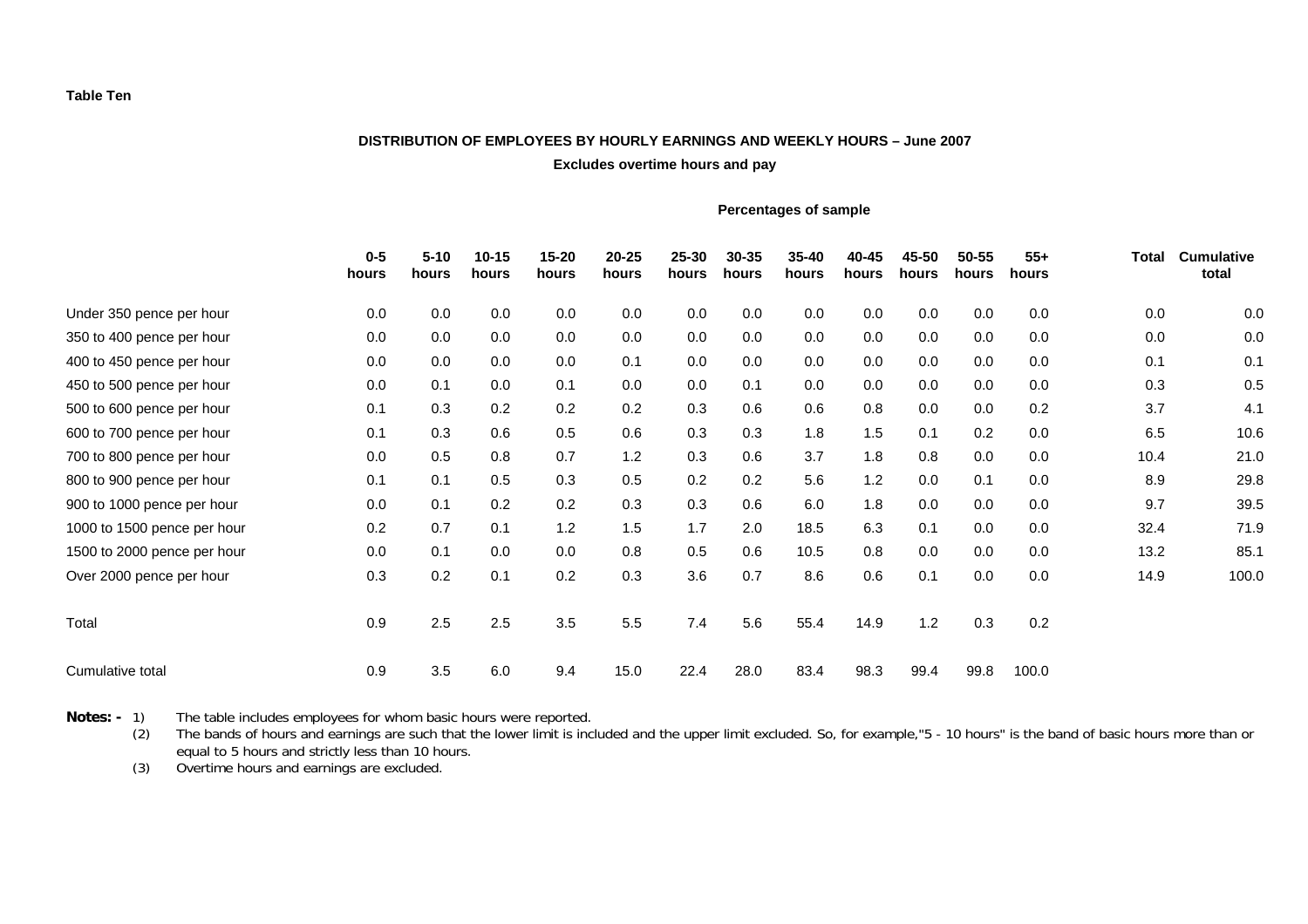#### **ANALYSIS OF RESPONSE - June 2007**

| <b>Employers</b>                                                |               |                |       |
|-----------------------------------------------------------------|---------------|----------------|-------|
|                                                                 | <b>Public</b> | Private        | All   |
| Sent                                                            | 29            | 544            | 573   |
| Received                                                        | 29            | 538            | 567   |
| Response rate                                                   | 100.0%        | 98.9%          | 99.0% |
| <b>Employees</b>                                                |               |                |       |
|                                                                 | <b>Public</b> | <b>Private</b> | All   |
| Forms sent                                                      | 378           | 1015           | 1393  |
| Forms returned                                                  | 378           | 1007           | 1385  |
| Response rate                                                   | 100.0%        | 99.2%          | 99.4% |
| Exempt (See questionnaire)                                      |               |                | 255   |
| Earnings affected by absence or                                 |               |                |       |
| on trainee/junior rates                                         |               |                | 166   |
| Full-timers with reported hours                                 |               |                | 704   |
| Full-timers without reported hours                              |               |                | 31    |
| Part-timers with reported hours<br>Part-timers without reported |               |                | 164   |
| hours                                                           |               |                | 65    |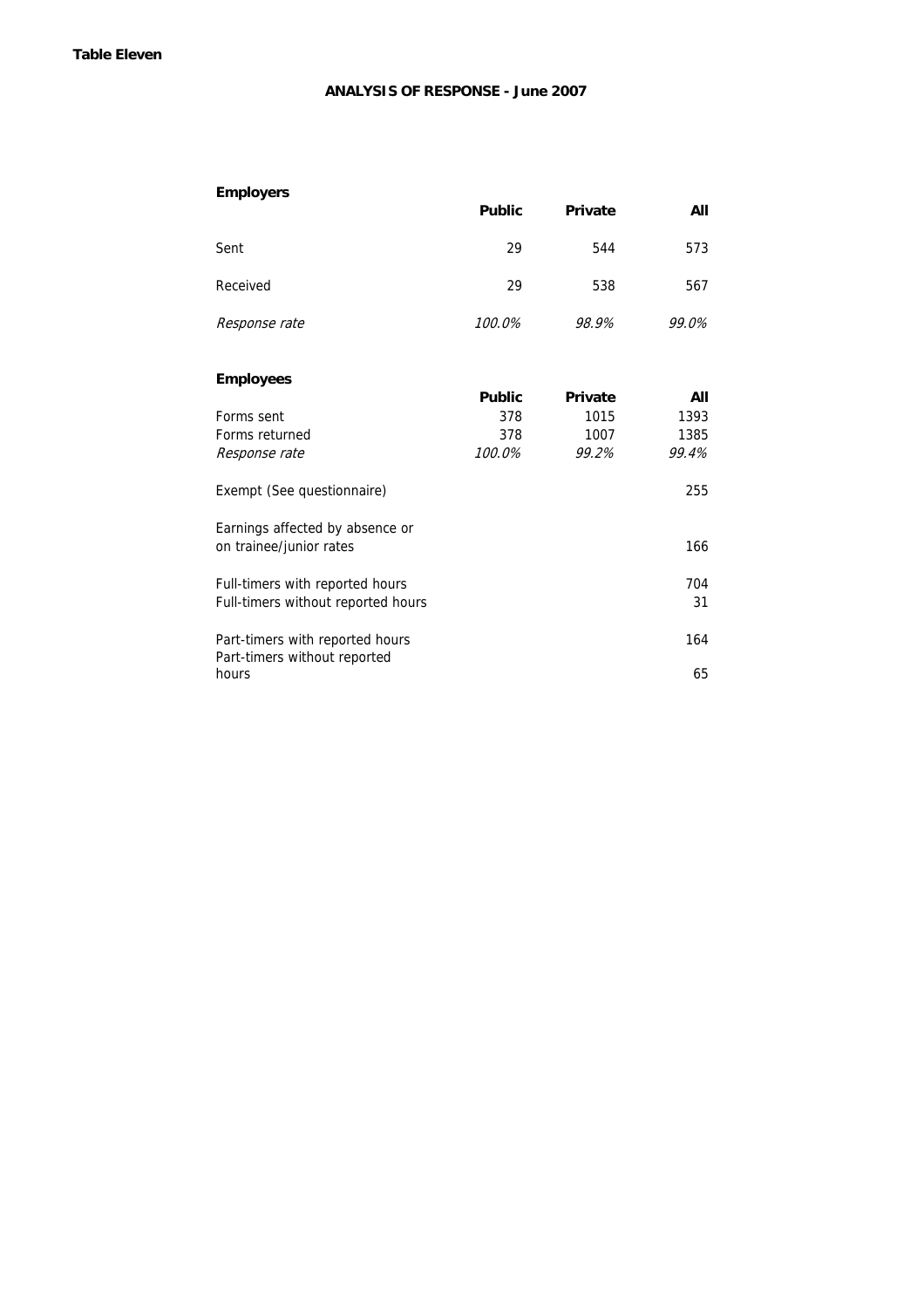#### **DEFINITIONS**

A **full-time worker** is generally an employee with normal basic hours exceeding 30 per week excluding overtime and meal breaks except for an employee who is a teacher with normal basic hours exceeding 25 per week or an employee without specified normal basic hours because of the nature of the job but who is described as full-time by the employer.

The median is the level of earnings such that half the sample have earnings greater than that level.

Manual and Non-manual employees are grouped according to the classification formerly used by the United Kingdom's Office for National Statistics in its annual New Earnings Survey (NES). NES has been replaced by the Annual Survey of Hours and Earnings (ASHE).

#### <sup>U</sup>**ABBREVIATION**

PBR = Payment By Results

#### <sup>U</sup>**FOOTNOTE**

The earnings from which the average earnings are derived were obtained from a sample of employees. Consequently, the averages and other estimates are subject to sampling errors. For example, the estimates of average earnings given in the tables may differ from the true average which would have been calculated if earnings information had been obtained for every employee in the Isle of Man. A measure of the potential size of the difference is provided by the **standard error**. There is a two-out-of-three chance that the difference between the true value and the estimate will be less than the standard error and the chance that the difference will be more than double the standard error is about one-in-twenty. In other words, we can say with 95% probability that the true level of average earnings will be in the range £532 to £579 (mean £556) (see Table Three).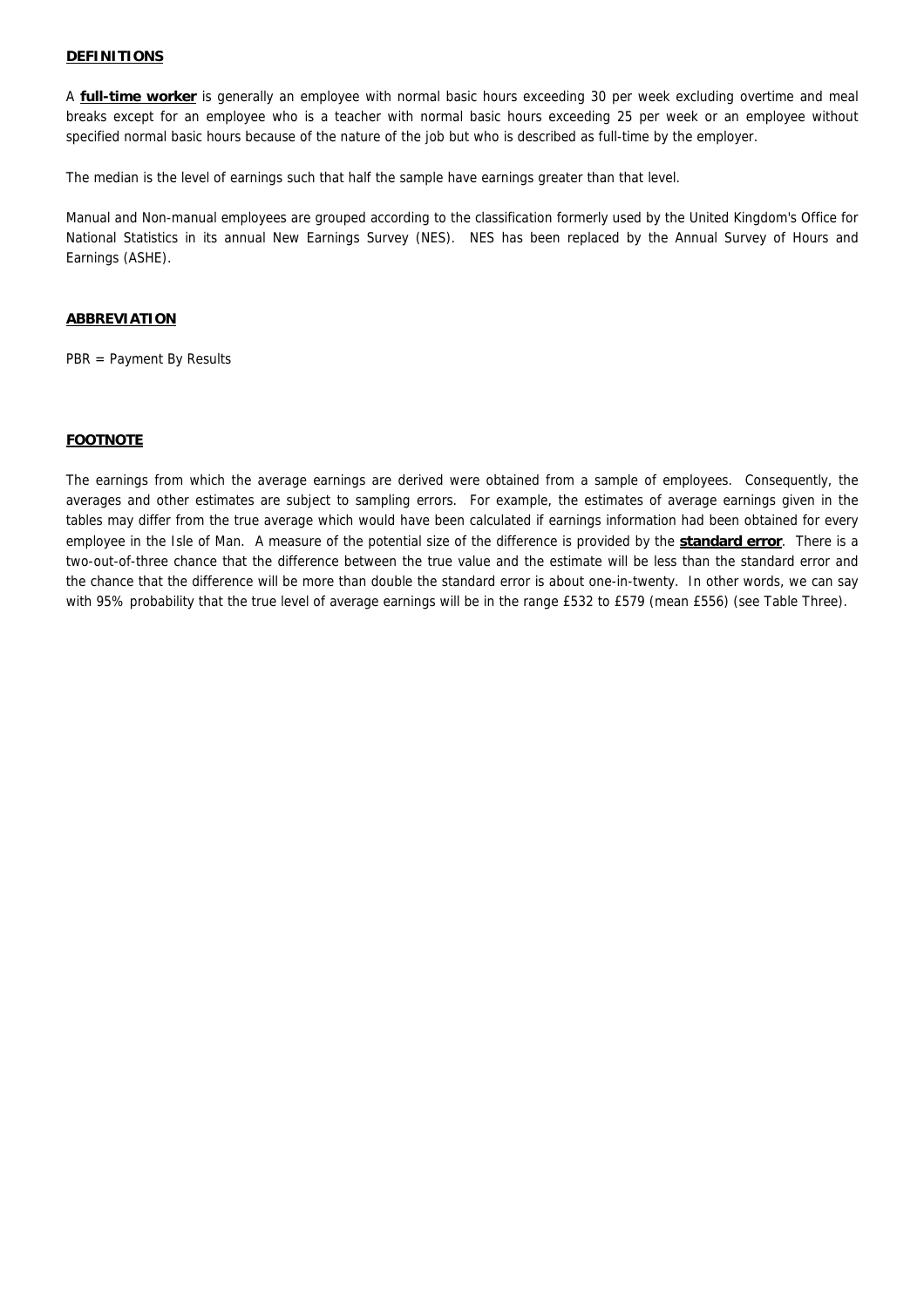The completed form is to be returned by 1st October 2007 to:-

ECONOMIC AFFAIRS DIVISION, ISLE OF MAN GOVERNMENT, ILLIAM DHONE HOUSE, 2 CIRCULAR ROAD, DOUGLAS, ISLE OF MAN, IM1 1PQ.





# **Earnings Survey 2007 - A compulsory inquiry under the Statistics Act 1999**

### **CONFIDENTIAL**

- If the person named on the tear-off portion is in one of the exemption categories listed opposite, enter the appropriate category letter (A, B, ..................G) in this box. If this box has been completed, sign your name and enter the date overleaf and return the form.
- Please provide the following information about the employment, earnings and hours of the employee named on the tear-off portion for the pay week (or longer period used for pay purposes) which included 12th June, 2007.

......................................................................................................................................................................

......................................................................................................................................................................

•Please read the notes on the tear-off portion before answering the relevant questions.

# **1 Sex and year of birth**

(a) Is the employee male or female? (Circle 1 or 2)

(b) What is the employee's year of birth?

# **2 Occupation**

(a) What, if any, is the employee's job title? ..................................................................................................

(b) Give a short description of the work this employee does ......................................................................

(c) Has the employee worked at this same job in your organisation for one year or more? (Circle 1 or 2)

| One year or more 1               |  |
|----------------------------------|--|
| Under one year<br>$\overline{2}$ |  |

 $1 \mid 9$ 

Male 1 Female 2

**A**

**B**

# **3 Basic weekly hours of work**

(a) How many hours, excluding overtime and main meal breaks, is this employee expected to work in a normal week?

(b) If it is not possible to give a specific number of hours, indicate if the employee is regarded as full-time or part-time. (Circle 1 or 2)



#### **PLEASE DETACH THIS PART BEFORE RETURNING THE FORM**

Particulars of the employee for whom the information is required.

Mr/Mrs/Miss/Ms............................................................

........................................................................................

#### **EXEMPTIONS**

- **A** a private domestic servant who resides at their place of work
- **B** one of your former employees now retired and receiving an occupational pension (but not a wage or salary)
- **C** a wife working for her husband, or a husband working for his wife
- **D** a person employed outside the Isle of Man
- **E** a person who left your employment before 11th June, 2007
- **F** a company director who does not receive a salary
- **G** a person receiving an annuity

### **NOTES**

|   | If the year of birth is not available, please give<br>an estimate.                                                                                                                                                                                                                                                                                                                     |
|---|----------------------------------------------------------------------------------------------------------------------------------------------------------------------------------------------------------------------------------------------------------------------------------------------------------------------------------------------------------------------------------------|
| 2 | Terms which are not self-explanatory (e.g. grade<br>B, class 1 or group 3) should not be used on<br>their own.<br>In (b) say what the employee does, not what he<br>or she is.<br>If the employee is a working proprietor or<br>company director who has a salary for an<br>executive role in the firm, show both status of<br>the person and the job for which the salary is<br>paid. |
| 3 | Include all guaranteed hours, even if they were<br>not worked in the survey week.<br>Leave out all overtime hours, even if these are<br>worked regularly or are part of the contract.                                                                                                                                                                                                  |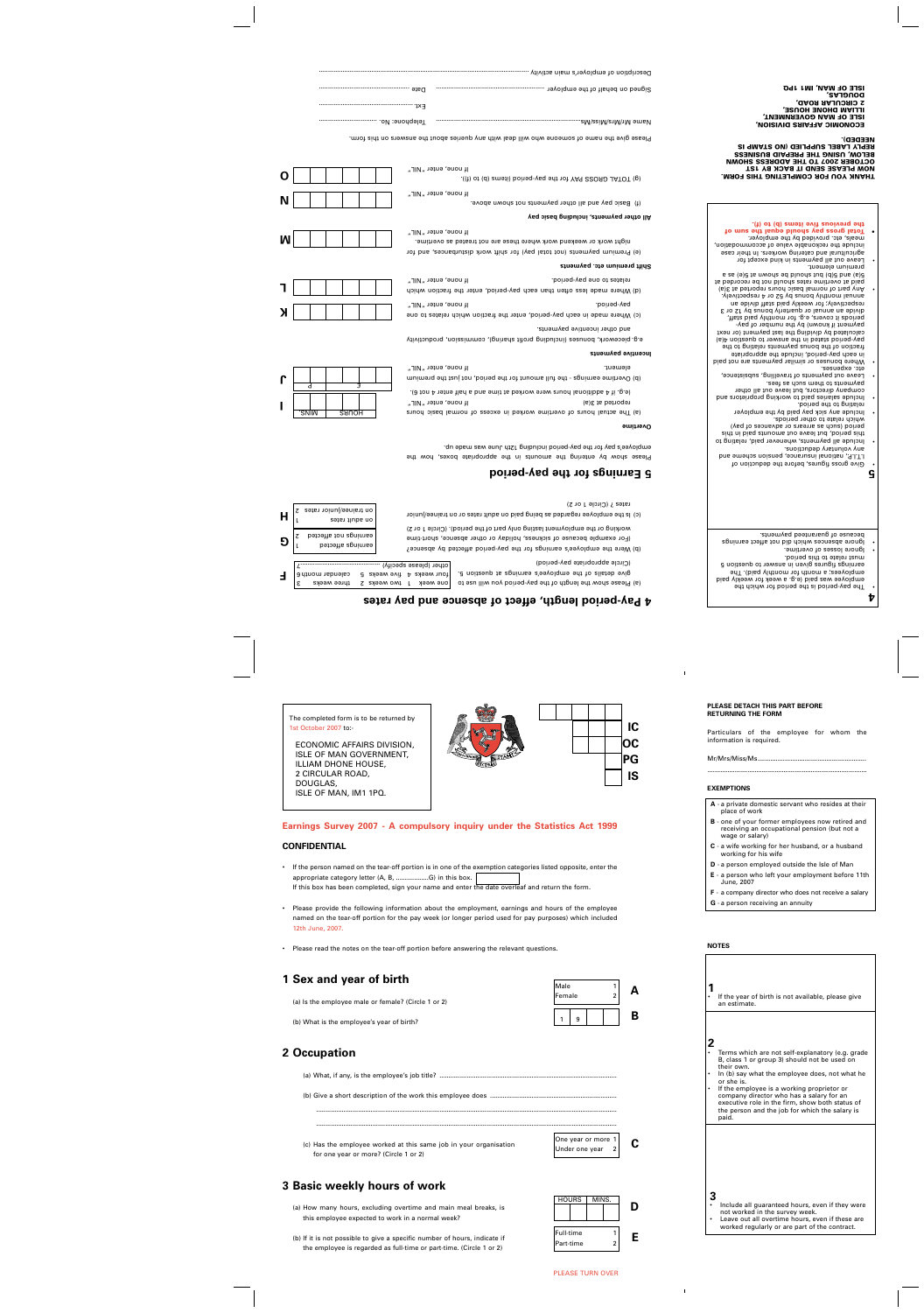- • The pay-period is the period for which the employee was paid (e.g. a week for weekly paid employees; a month for monthly paid). The earnings figures given in answer to question 5 must relate to this period. Ignore losses of overtime.
- •• Ignore absences which did not affect earnings because of guaranteed payments.

### **5**

**4**

- • Give gross figures, before the deduction of I.T.I.P., national insurance, pension scheme and any voluntary deductions.
- • Include all payments, whenever paid, relating to this period, but leave out amounts paid in this period (such as arrears or advances of pay) which relate to other periods.
- • Include any sick pay paid by the employer relating to the period.
- • Include salaries paid to working proprietors and company directors, but leave out all other payments to them such as fees.
- • Leave out payments of travelling, subsistence, etc. expenses.
- • Where bonuses or similar payments are not paid in each pay-period, include the appropriate fraction of the bonus payments relating to the pay-period stated in the answer to question 4(a) calculated by dividing the last payment (or next payment if known) by the number of payperiods it covers, e.g. for monthly paid staff, divide an annual or quarterly bonus by 12 or 3 respectively; for weekly paid staff divide an annual monthly bonus by 52 or 4 respectively.
- • Any part of normal basic hours reported at 3(a) paid at overtime rates should not be recorded at 5(a) and 5(b) but should be shown at 5(e) as a premium element.
- • Leave out all payments in kind except for agricultural and catering workers. In their case include the reckonable value of accommodation, meals, etc. provided by the employer.
- **• Total gross pay should equal the sum of the previous five items (b) to (f).**

#### **THANK YOU FOR COMPLETING THIS FORM. NOW PLEASE SEND IT BACK BY 1ST OCTOBER 2007 TO THE ADDRESS SHOWN BELOW, USING THE PREPAID BUSINESS REPLY LABEL SUPPLIED (NO STAMP IS NEEDED).**

**ECONOMIC AFFAIRS DIVISION, ISLE OF MAN GOVERNMENT, ILLIAM DHONE HOUSE, 2 CIRCULAR ROAD, DOUGLAS, ISLE OF MAN, IM1 1PQ**

# **4 Pay-period length, effect of absence and pay rates**

(a) Please show the length of the pay-period you will use to give details of the employee's earnings at question 5. (Circle appropriate pay-period)

 $\sqrt{ }$  one week  $\sqrt{ }$  1 two weeks 2 three weeks four weeks 4 five weeks 5 calendar month 6 other (please specify) ............................................7 **F**

- earnings affected  $\begin{vmatrix} 1 \\ 2 \end{vmatrix}$  **G H** on adult rates 1 on trainee/junior rates 2
- working or the employment lasting only part of the period). (Circle 1 or 2) (c) Is the employee regarded as being paid on adult rates or on trainee/junior rates ? (Circle 1 or 2)

(b) Were the employee's earnings for the pay-period affected by absence? (For example because of sickness, holiday or other absence, short-time

# **5 Earnings for the pay-period**

Please show by entering the amounts in the appropriate boxes, how the employee's pay for the pay-period including 12th June was made up.

#### **Overtime**

- (a) The actual hours of overtime worked in excess of normal basic hours reported at 3(a) The set of the set of the set of the If none, enter "NIL"
	- (e.g. if 4 additional hours were worked at time and a half enter 4 not 6).
- (b) Overtime earnings the full amount for the period, not just the premium element. If none, enter "NIL"

#### **Incentive payments**

- e.g. piecework, bonuses (including profit sharing), commission, productivity and other incentive payments.
- (c) Where made in each pay-period, enter the fraction which relates to one pay-period. The pay-period. The set of the set of the set of the set of the set of the set of the set of the set of the set of the set of the set of the set of the set of the set of the set of the set of the set of the set
- (d) Where made less often than each pay-period, enter the fraction which relates to one pay-period. The state of the state of the state of the state of the Indian state of the Indian S

#### **Shift premium etc. payments**

(e) Premium payments (not total pay) for shift work disturbances, and for night work or weekend work where these are not treated as overtime. If none, enter "NIL"

#### **All other payments, including basic pay**

(f) Basic pay and all other payments not shown above.

If none, enter "NIL"

(g) TOTAL GROSS PAY for the pay-period (items (b) to (f)).

If none, enter "NIL"



Please give the name of someone who will deal with any queries about the answers on this form.